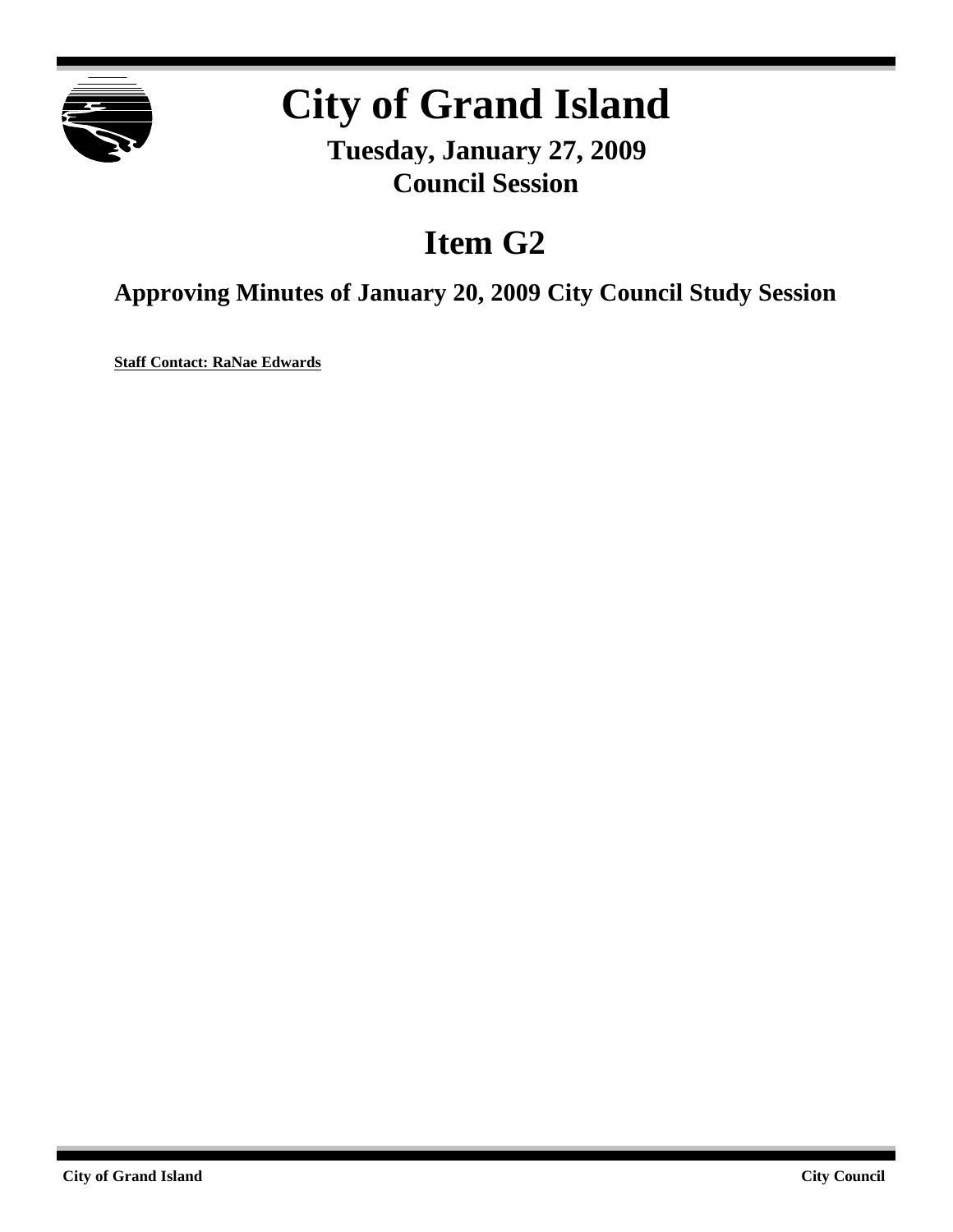## CITY OF GRAND ISLAND, NEBRASKA

## MINUTES OF CITY COUNCIL STUDY SESSION January 20, 2009

Pursuant to due call and notice thereof, a Study Session of the City Council of the City of Grand Island, Nebraska was conducted in the Council Chambers of City Hall, 100 East First Street, on January 20, 2009. Notice of the meeting was given in the *Grand Island Independent* on January 14, 2009.

Mayor Margaret Hornady called the meeting to order at 7:00 p.m. The following Councilmember's were present: Meyer, Nickerson, Ramsey, Dugan, Carney, Haase, Gilbert, Gericke, and Niemann. Councilmember Zapata was absent. The following City Officials were present: City Administrator Jeff Pederson, City Clerk RaNae Edwards, City Attorney Dale Shotkoski, Public Works Director Steve Riehle and Finance Director David Springer.

INVOCATION was given by Mayor Margaret Hornady followed by the PLEDGE OF ALLEGIANCE.

MAYOR COMMUNICATION: Mayor Hornady commented on the historical event of the inauguration of our first African American President, Barak Obama.

Presentation of Financial Trend Monitoring System. Jeff Pederson, City Administrator gave a PowerPoint presentation on the fiscal health of the City focusing on the General Fund. Using the ICMA model for Financial Trend Monitoring System, the Council looked at the following tenyear trends for areas including community resources, city revenue, city expenditures, and city debt.

Community Resources includes economic and demographic characteristics including population, personal income, property value, employment, and construction activity.

- Population continues to increase in Grand Island at a somewhat faster rate than do most cities in Nebraska and nationally
- Local personal income per capita in constant dollars has increased in all but one of the last seven years
- Assessed valuation per capita in constant dollars has experienced a steady, but modest increase in the last decade
- Unemployment rate has averaged 3% with the exception of the years 2002-2005
- Residential construction in constant dollars has been very constant from year to year
- Commercial construction reflects a significant increase from 2004-2006
- A drop in new construction, both residential and commercial in the last two years was due to economic factors

Revenues determine the capacity to provide services. Issues to consider are growth, diversity, reliability, flexibility and administration.

- Revenue per capita reveals changes in revenue relative to changes in population
- City's per capita revenue declined annually from 2000-2006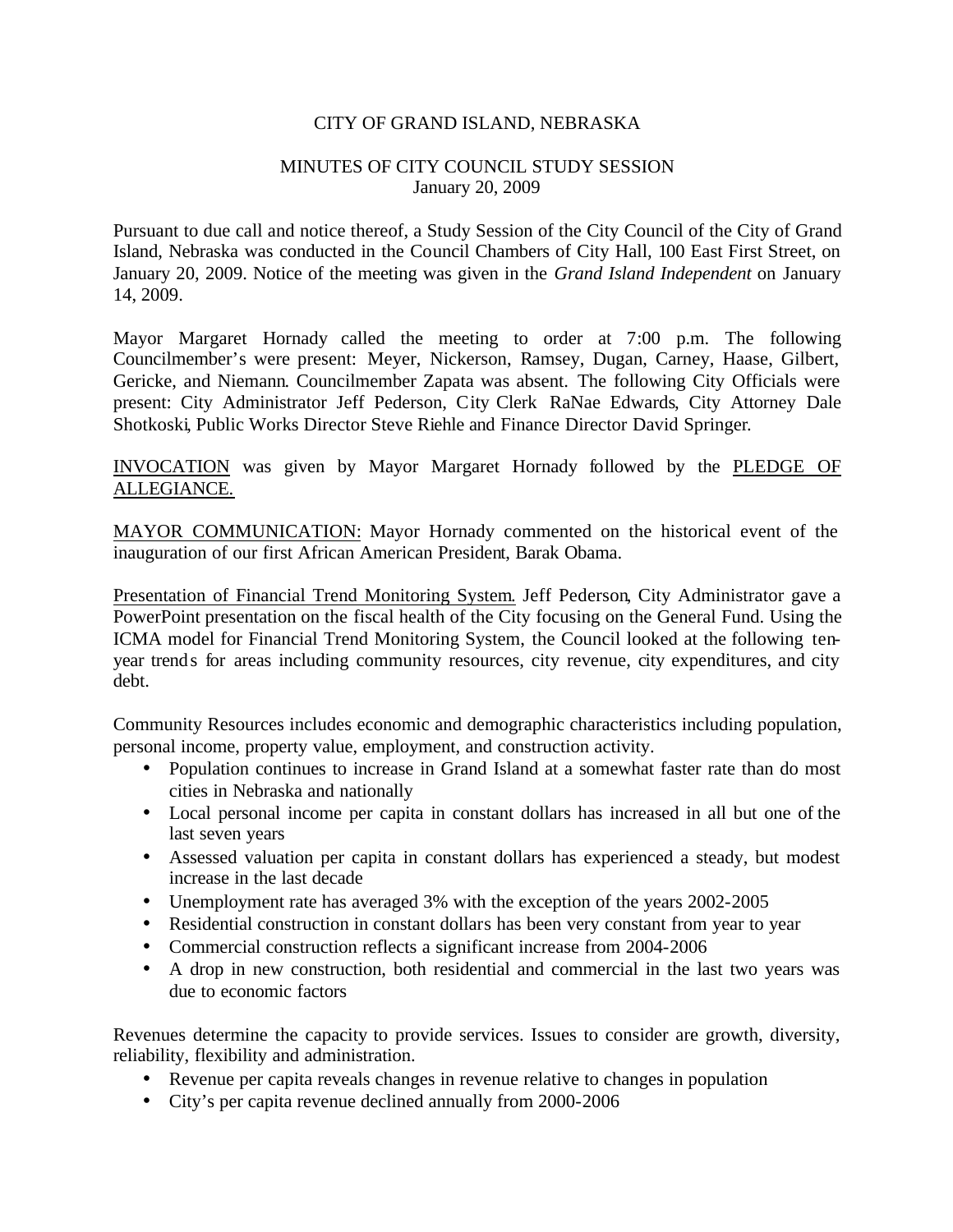- Intergovernmental revenue is intended to fund a specific activity
- Intergovernmental revenue may be eliminated with little notice due to changes in Federal/State funding priorities and/or decisions
- Property tax revenue per capita in constant dollars has decreased significantly as a result of the 1/2 cent sales tax levy in 2004
- Franchise tax revenue has had a steady increase over the last nine years
- Sales tax receipts per capita in constant dollars have been flat for the decade with increases from 2004 to 2005 due to the 1/2 cent sales tax
- Sales tax as a percentage of operating revenue grew by nearly one half with the additional 1/2 cent increase in 2004, but has leveled off in the last four years

Expenditures are a rough measure of service output.

- Operating expenditures per capita indicates a gradual increase over the last nine years
- Employees per thousand citizens have remained constant over the last decade
- Average Employee salary have averaged about 0.7% ahead of the CPI over the last nine years
- Employee benefits have had an upward trend over the decade, but have leveled the last four years

Operating position refers to the ability to 1) balance the budget on a current basis, 2) maintain reserves for emergencies, and 3) maintain sufficient liquidity to pay bills on a timely basis.

- Operating surplus as a percentage of operating revenue in the General Fund has had a downward trend in operating surplus as a percentage of operating revenue for the last decade
- Unrestricted balance as a percentage of operating revenue in the General Fund is in a downward trend
- City continues to maintain a healthy General fund Reserve
- Cash transfers from General Fund to Capital Projects Fund is money mainly from state or federal grants which require a local match, normally 20%
- Capital projects fund expenditures were major expenditures from  $2000 2002$  because of the South Locust widening/"Wood River Flood Control projects and 2007 with the construction of the Law Enforcement Center and Fire Station #1
- Jack Rabbit Run Golf Course incurred a loss in two thirds of the last nine years, but has been profitable in 2008

Debt is an effective method of financing capital improvements.

- Net direct debt has increased from 1999 to a high in 2006, this has been paid down to 11.08% in 2008
- Direct debt per capita has increased
- Net direct debt service has increased

Mr. Pederson concluded that the trends clearly evidence the fact that current operations of the General Fund, combined with a program of capital improvements, cannot be sustained without shifts in current fiscal policy. On the revenue side, the focus going forward needs to be with the declining ability of sales tax revenue to meet operational and capital funding requirements.